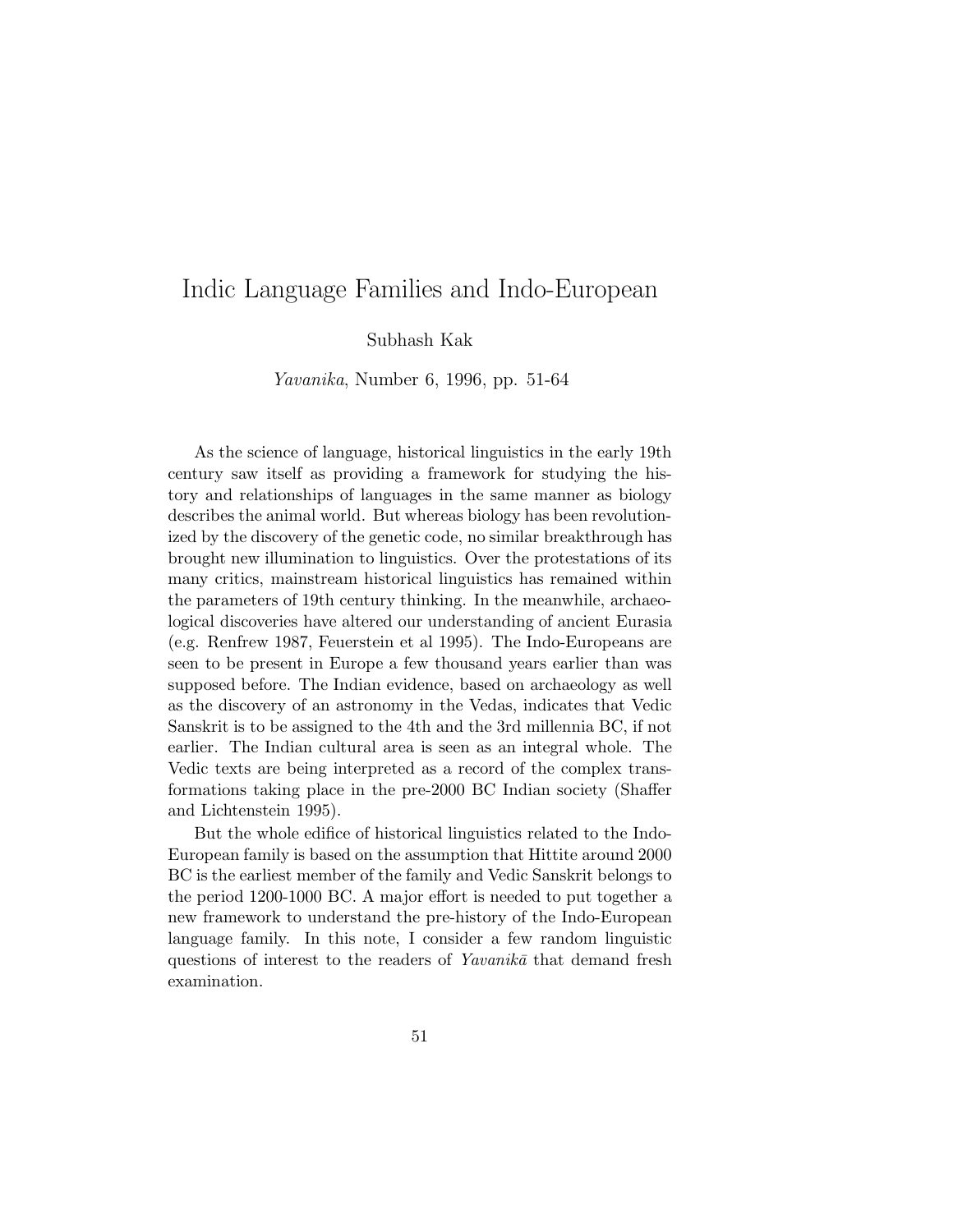### **Language of Paradise**

We all understand how the 19th century construction of the Orient by the West satisfied its needs of self-definition in relation to the Other. To justify its ascendancy, the Other was defined to be racially mixed and inferior; irrational and primitive; despotic and feudal. This definition was facilitated by a selective use of the texts and rejecting traditional interpretations, an approach that is now called Orientalism. The terms in the construction were not properly defined. Now we know that to speak of a "pure" race is meaningless since all external characteristics of humans are defined in a continuum. In the 19th century atmosphere of European triumphalism, what obtained in Europe was taken to be normative. With hindsight it is hard to believe that these ideas were not contested more vigorously.

Although this was the age which marked the true beginnings of modern science, old myths continued to exercise great power. When it was found that the languages of India and Europe were related in structure and vocabulary, the West responded with "a tissue of scholarly myths. These myths were steeped in erudition, informed by profound knowledge of Hebrew and Sanskrit, fortified by comparative study of linguistic data, mythology, and religion, and shaped by the effort to relate linguistic structures, forms of thought, and features of civilization. Yet they were also myths, fantasies of the social imagination, at every level. The comparative philology of the most ancient languages was a quest for origins, an attempt to return to a privileged moment in time when God, man, and natural forces still lived in mutual transparency. The plunge into the distant past in search of 'roots' went hand in hand with a never forgotten faith in a meaningful history, whose course, guided by the Providence of the one God, could be understood only in the light of Christian revelation. As scholars established the disciplines of Semitic and Indo-European studies, they also invented the mythical figures of the Hebrew and the Aryan, a providential pair which, by revealing to the people of the Christianized West the secret of their identity, also bestowed upon them the patent of nobility that justified their spiritual, religious, and political domination of the world." (Vernant 1992)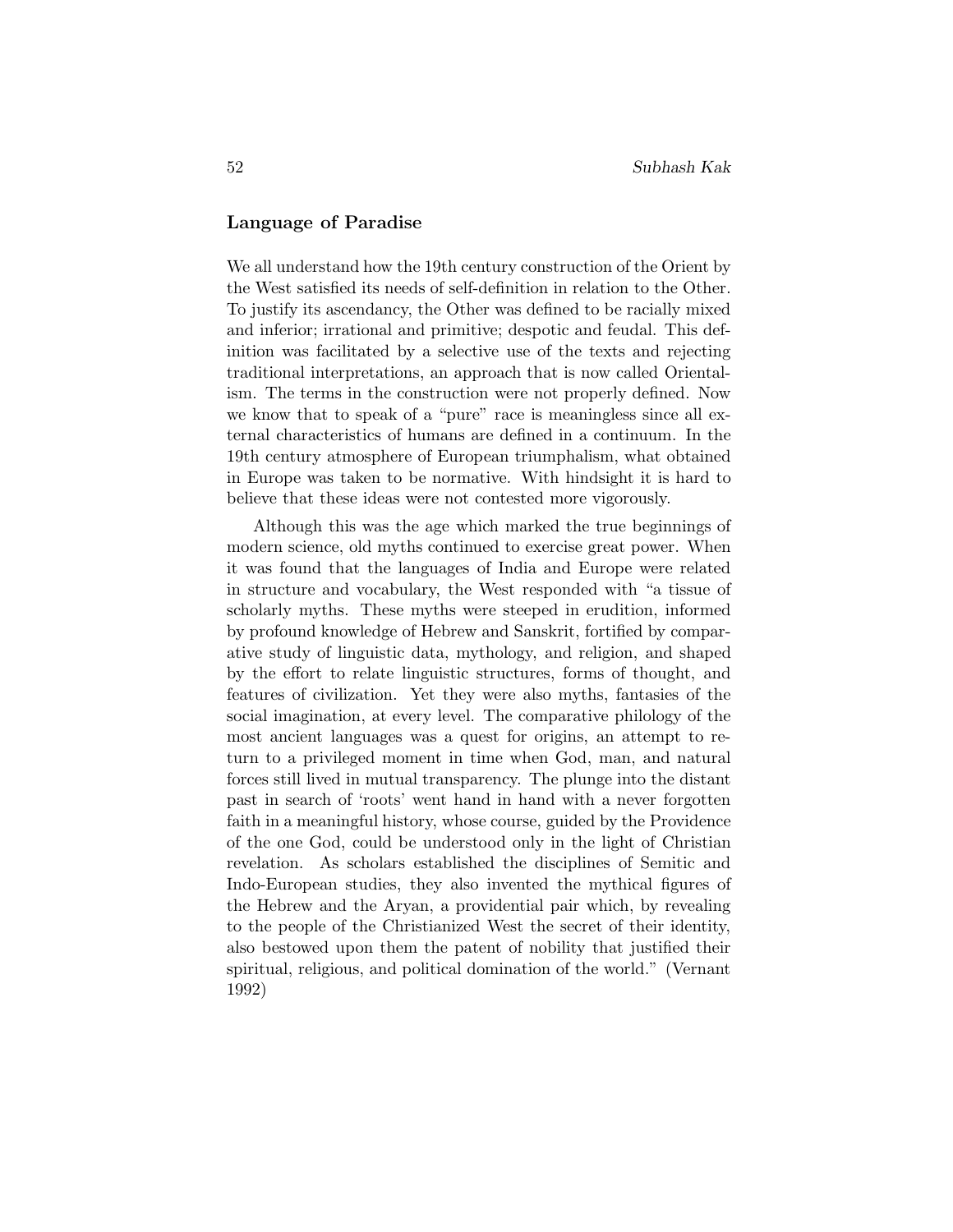#### *Yavanika, No 6, 1996* 53

Although the term Aryan never had a racial connotation in the Indian texts, the scholars insisted that this was the sense in which the term ought to be understood. It was further assumed that Aryan meant European by race. By doing so Europe claimed for itself all of the "Aryan" texts as a part of its own forgotten past.

The West considered itself the inheritor of the imagination and the mythic past of the Aryan and the idea of the monotheism of the Hebrew. This dual inheritance was the mark of the imperial destiny of the West. Despite his monotheism, the poor Jew, since he lacked Aryan blood, should have seen "the dark silhouette of the death camps and the rising smoke of the ovens." (Vernant 1992).

On the other hand, the Asiatic mixed-blood Aryan had no future but that of the serf. He could somewhat redeem himself if he rejected all but the earliest core of his inheritance, that existed when the Aryans in India were a pure race. For scholars such as Max Müller this became ultimately a religious issue. Echoing Augustine, Müller saw in his own religious faith a way for progress of the Asiatic. We would smile at it now but he said, "Christianity was simply the name 'of the true religion,' a religion that was already known to the ancients and indeed had been around 'since the beginning of the human race."' (see Olender, 1992) But ideas– bad and good– never die. Müller's idea has recently been resurrected in the guise that Christianity is the fulfillment of Vedic revelation! (e.g. Panikkar, 1977).

A linguistic "Garden of Eden" called the proto-Indo-European (PIE) language was postulated. Europe was taken to be the homeland of this language for which several wonderful qualities were assumed. This was a theory of race linking the Europeans to the inhabitants of the original homeland and declaring them to the original speakers of the PIE. By appropriating the origins, the Europeans also appropriated the oldest literature of the Indians and of other IE speakers. Without a past how could the nations of the empire ever aspire to equality with the West?

Indian literature was seen to belong to two distinct layers. At the deepest level were the Vedas that represented the outpourings of the nature-worshiping pure Aryans. At the next level, weakened by an admixture with the indigenous tribes, the literature became a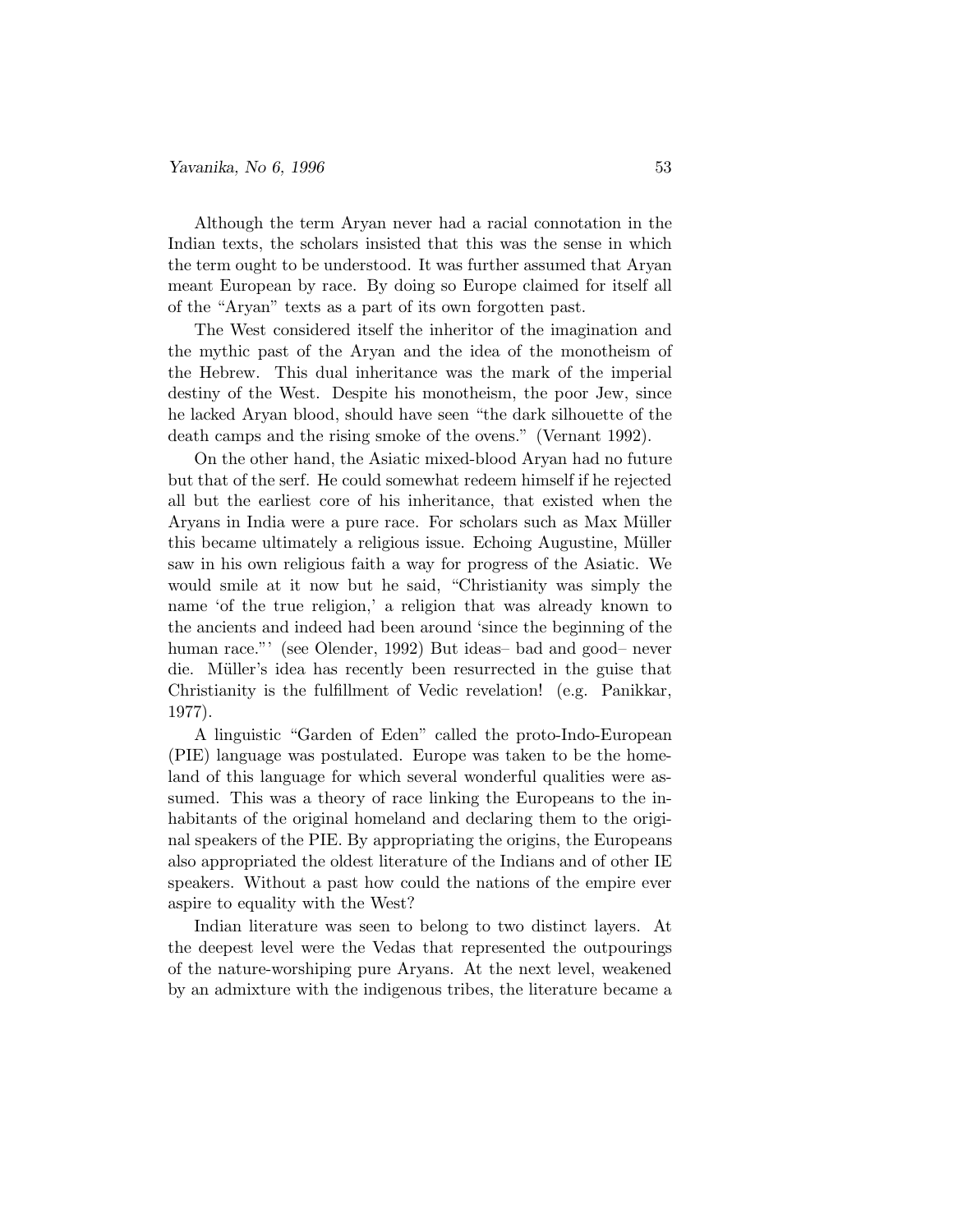narrative on irrational ritual.

#### **Science and Pseudoscience**

In scientific or rational discourse the empirical data can, in principle, falsify a theory. This is why creationism, which explains the fossil record as well as evolution by assuming that it was placed there along with everything else by God when he created the universe in 4004 BC, is not a scientific theory: creationism is unfalsifiable. Building a scientific theory one must also use the Occam's razor, according to which the most economical hypothesis that explains the data is to be accepted.

Bad intent should not turn anyone away from good science. Why isn't PIE good science? It looks reasonable enough: If there are biological origins then there should be linguistic origins as well. And why don't we believe that the nature of language tells us something about culture? If Europeans have been dominant in recent history, then why don't we accept it as a characteristic of the European? If Europe was dominant in ancient times then the origin of the PIE must be in the European sphere from where the energy of its early speakers carried them to the far corners of Asia and allowed them to impose their language on the native speakers.

There are several problems with the idea of PIE. It is based on the hypothesis that languages are defined as fixed entities and they evolve in a biological sense. In reality, a language area is a complex, graded system of several languages and dialects of a family. The degree of homogeneity in a language area is a reflection of the linkages, or interaction within the area. For a language distributed widely in the ancient world, one would expect several dialects. There would be no standard proto-language.

It is clear that language families belong to overlapping groups (Figure 1), because such a view allows us to represent better the complex history of the interactions amongst their ancestor languages. Such an overlap need not imply that the speakers of either group intruded into the overlapping region.

We note further the warning by N.S. Trubetskoy (1939) that the presence of the same word in a number of languages need not suggest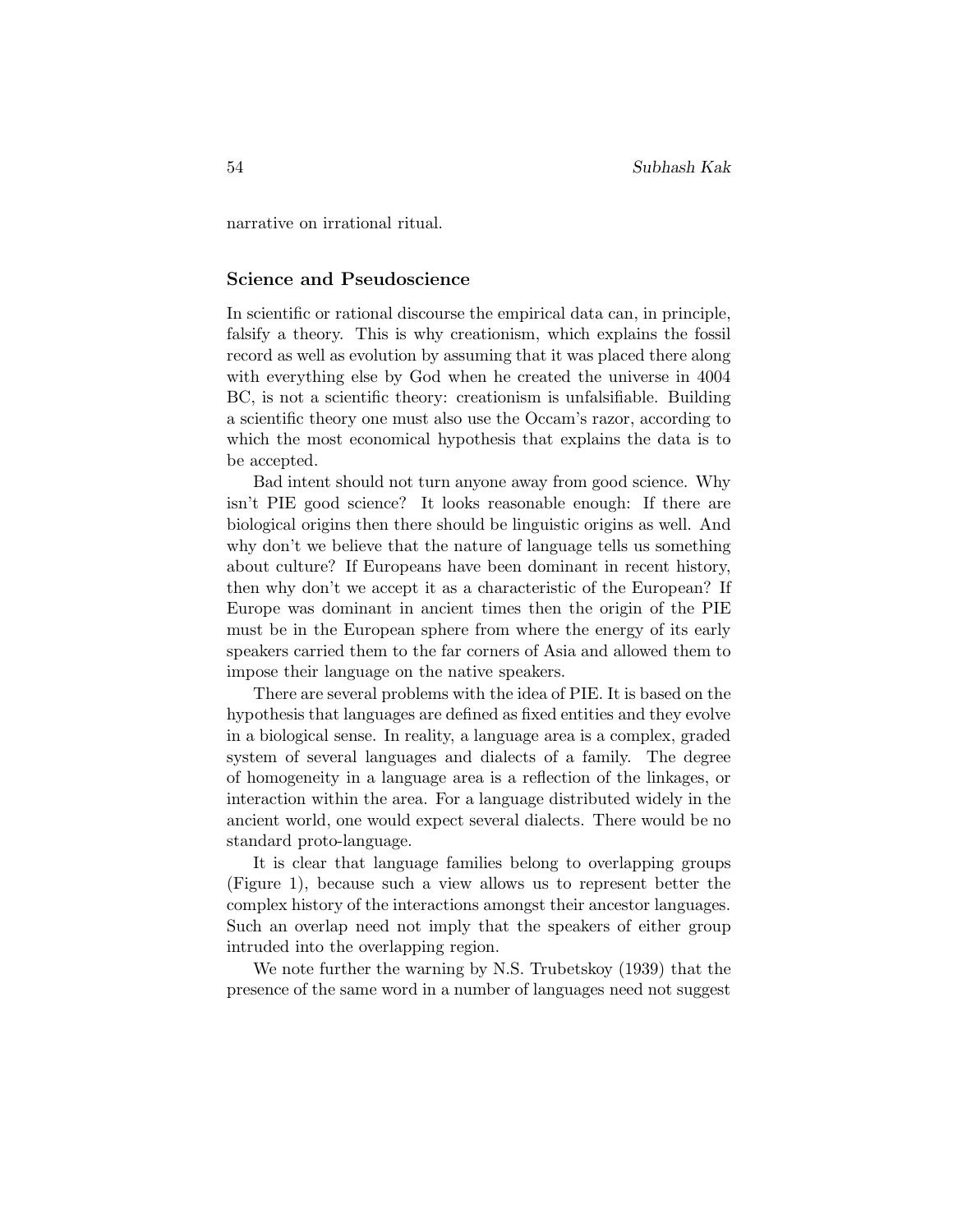

Figure 1: Overlapping language families

that these languages descended from a common parent:

There is, then, no powerful ground for the assumption of a unitary Indogerman protolanguage, from which the individual Indogerman language groups would derive. It is just as plausible that the ancestors of the Indogerman language groups were originally quite dissimilar, and that through continuing contact, mutual influence and word borrowing became significantly closer to each other, without however going so far as to become identical.

The evolution of a language with time is a process governed by context-sensitive rules that express the complex history of interactions with different groups over centuries. The changes in each region will reflect the interaction of the speakers with the speakers of other languages (most of which are now extinct) and various patterns of bilingualism.

There is no evidence that can prove or disprove an original language such as PIE. We cannot infer it with certainty since the historically attested relationship between different languages could have emerged from one of many competing models. If one considers the situation that prevailed in the New World when Europeans arrived as typical, the ancient Old World had a multitude of languages. It is from this great language diversity that a process akin to biological extinction led to the currently much smaller family of languages. The metaphor of something perfect or pure leading to large diversity must be replaced by the metaphor of a web (Robb, 1993). This be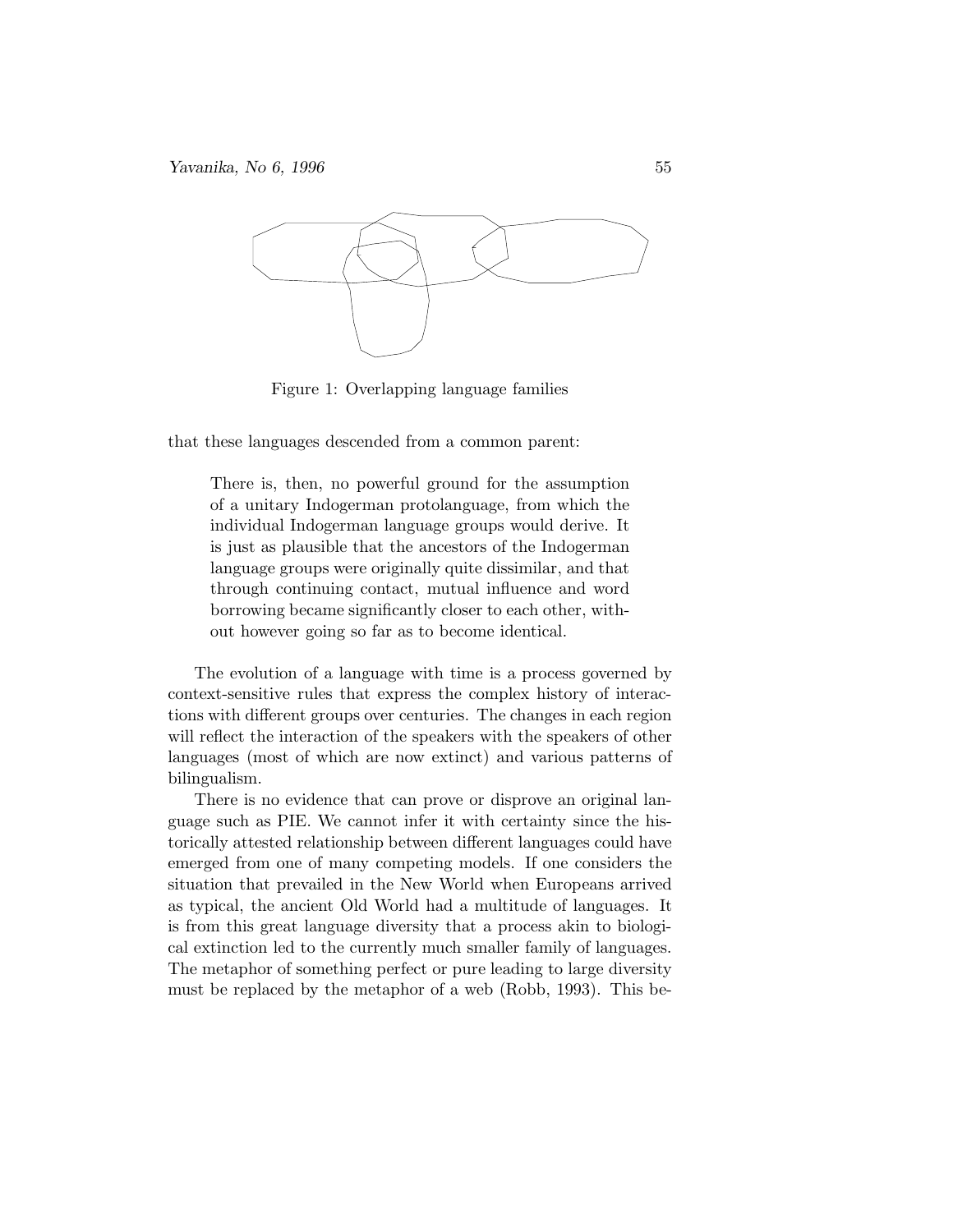comes clear when we consider biological inheritance: as we go back in time we have more and more ancestors.

The postulation of PIE together with a specific homeland in Europe or Turkey does violence to facts. There is no evidence that the natives of India for the past 8,000 years or so have looked any different from what they look now. The internal evidence of this literature points to events that are as early as 7000 years ago (Kramrisch, 1981) and its geography is squarely in the Indian region.

If there was no single PIE, there was no single homeland either. The postulation of an "original home", without anchoring it to a definite time-period is to fall in the same logical trap as in the search for invasions and immigration. Tree or animal name evidence cannot fix a homeland. In a web of languages, different geographical areas will indicate tree or animal names that are specific to these areas. When the European side of the IE languages are examined, the tree or animal names will favour those found in its climate and when the Indian side of the languages are examined, the reference now will be to its flora and fauna.

Colin Renfrew (1987) has pointed out how a circular logic has been used by linguists to justify what has already been implicit in their assumptions. Speaking of the work by Paul Friedrich (1970) on "Proto-Indo-European trees", Renfrew reminds us that the starting assumption there is that PIE was current in western Caspian and the Carpathians during the fourth millennium and the first centuries of the third millennium and then Friedrich proves that this was the PIE homeland! Reminds Renfrew:

[Friedrich's] assumption is highly questionable. So complete an adoption of one specific solution to the question of Indo-European origins is bound to have a considerable impact upon his analysis of the origins of tree-names, and the historical conclusions he reaches. It is scarcely surprising if his theory harmonizes with the historical reconstruction upon which it is based. It is perhaps reasonable that the historical linguistics should be based upon the archaeology, but that the archaeological interpretation should simultaneously be based upon the linguistic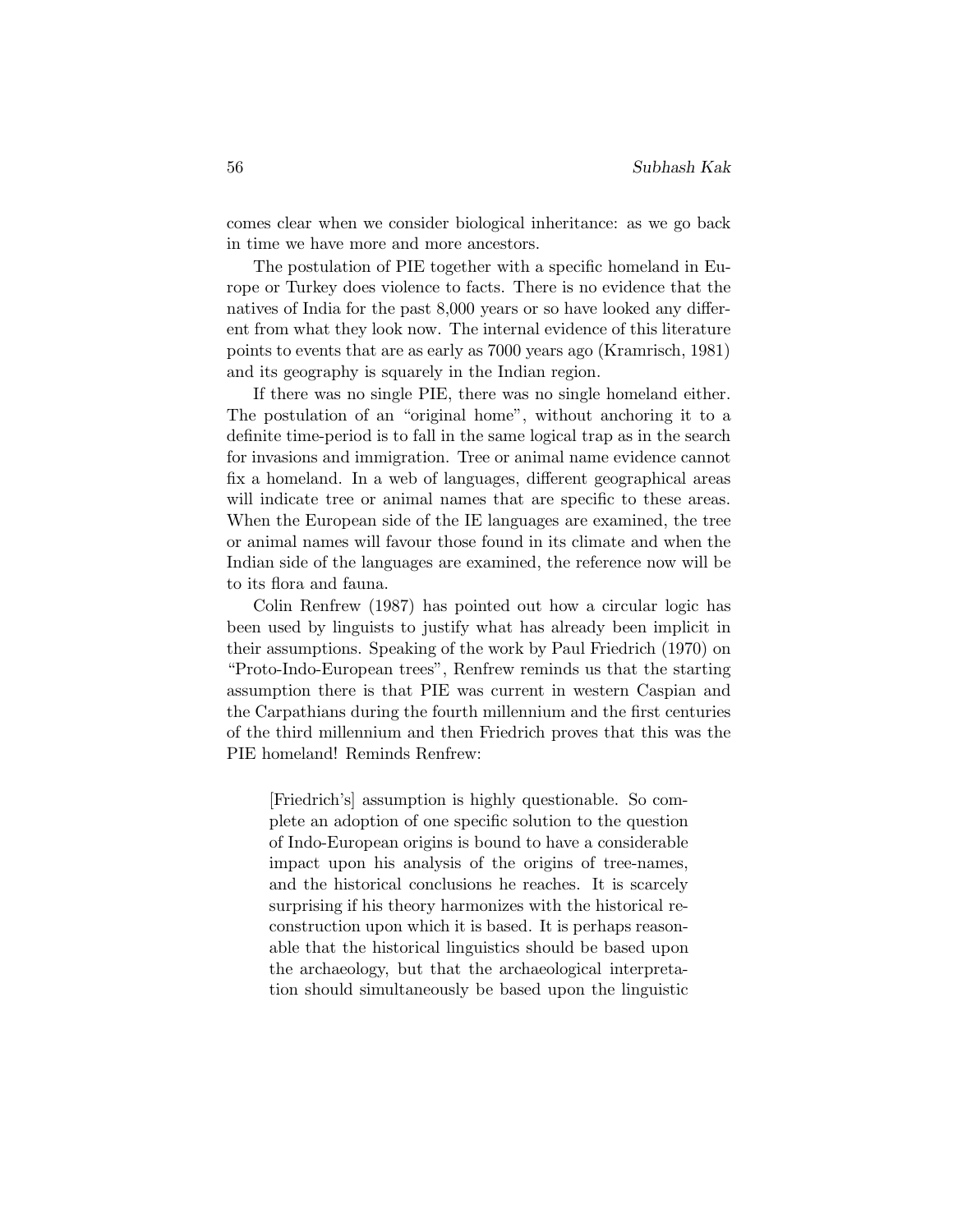analysis gives serious cause for concern. Each discipline assumes that the other can offer conclusions based upon sound independent evidence, but in reality one begins where the other ends. They are both relying on each other to prop up their mutual thesis.

#### **Aryan and Dravidian**

It was Bishop Caldwell (1875) who suggested that the South Indian languages of Tamil, Malayalam, Kannada, and Telegu formed the separate Dravidian family of languages. He further suggested that the speakers of the proto-Dravidian language entered India from the northwest. Other scholars argued against this Dravidian invasion theory. Scholars have argued that this attempt to see both the North and the South Indian languages coming to the subcontinent from outside (West Asia) as another example of the preoccupation with the notion of the "Garden of Eden". In reality, the problem of what constitutes an Aryan or a Dravidian, in the biological or cultural sense in which it is generally posed, is insoluble.

The problem of Aryan and Dravidian is a conflation of many categories. Indian texts do not use the term Arya or Aryan in a linguistic sense, only in terms of culture. There is reference in the Manu Smrti where even the Chinese are termed Aryan, proving that it is not the language that defines this term. The South Indian kings called themselves Aryan as did the South Indian travelers who took the Indian civilization to Southeast Asia.

One may have posed the problem in terms of the anthropological 'distinction' between the speaker of the North and the South Indian languages. But the anthropologist tell us that there is no difference.

When linguists in the last century insisted that the term "Aryan" be reserved for the North Indian languages alone, it was inevitable confusion would emerge (Kak, 1994). The definition of Aryan and Dravidian are extrapolated from the culture of the speakers of the North and the South Indian languages. But the cultures of the North and the South are the same as far back as we can go. (There is some minor difference in kinship rules.) There is even a mirroring of the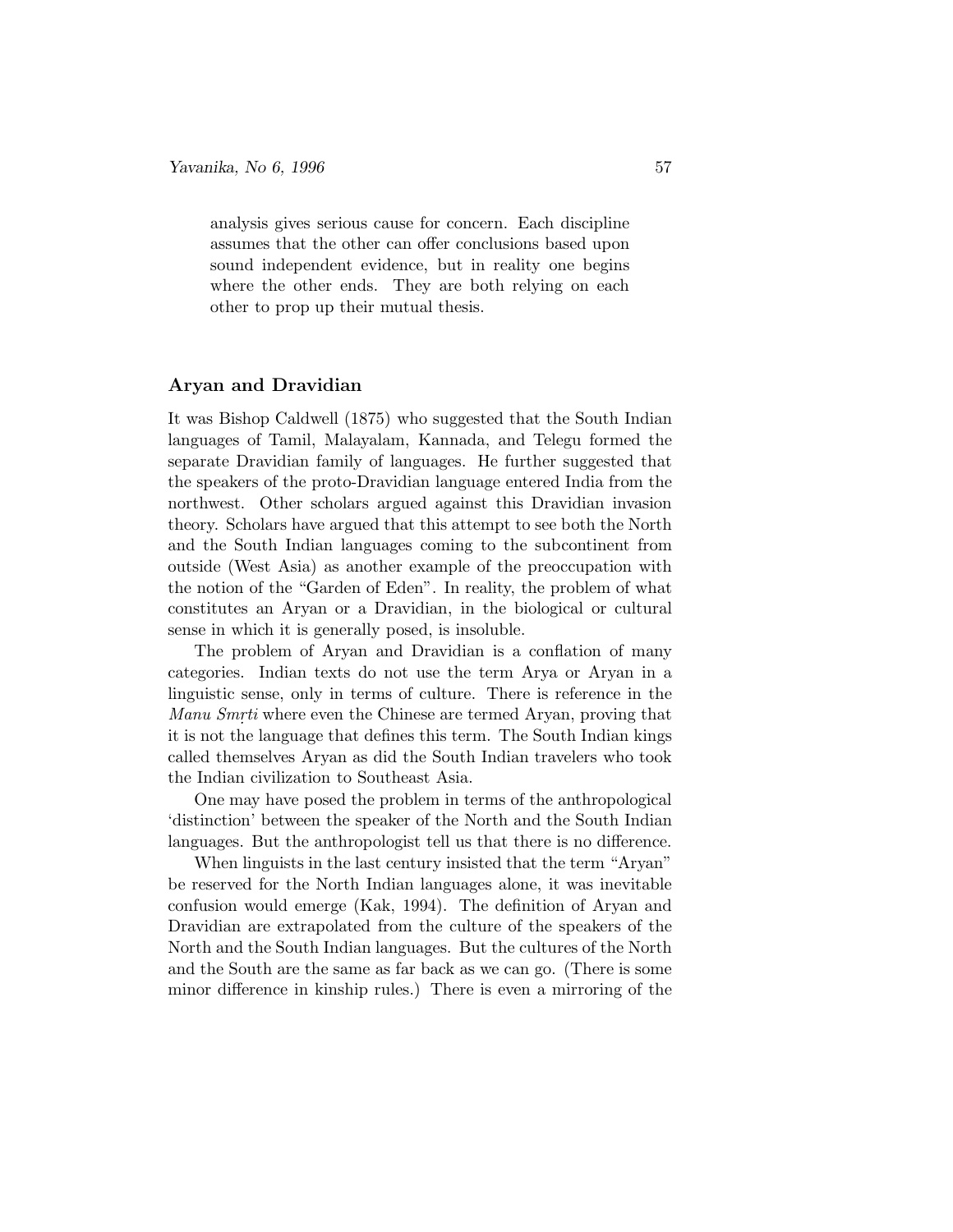sacred geography. The North has Kashi and Mathura; the South has Kanchi and Madurai. Who is to say what was the original? If there is no cultural difference then the use of the term "Aryan" as defining the culture of just the speakers of the North Indian languages is misleading.

This following example puts the absurdity of the terminology in focus. There exist texts that state that Tamilian Hindus came and settled in Kashmir in the early 15th century in the liberal reign of Bada Shah. We don't know how many people came, but that is the nature of such textual evidence anyway. Now what does that make a Kashmiri? An Aryan or a Dravidian?

Some scholars have claimed a Dravidian substratum for Marathi, but how do we know that prior that Dravidian substratum there was not some other language that was spoken there? And maybe there has been more than one shift back and forth.

Let's imagine that everyone in India originally spoke Dravidian and then due to some process of "elite dominance" most people in the North started speaking Indo-Aryan and they kept their old traditions and legends. The new speakers will still be culturally Dravidian and certainly they would be so "biologically", if that could ever mean anything. If this is what happened in India then are the Aryans actually Dravidians and, by implication, are the Dravidians also Aryans? There could be two groups of people speaking two different languages who culturally belong to the same tradition like the modern-day Hungarians and Czechs.

We don't know who were the authors of the Vedas. They could have been bilinguals who knew 'Dravidian' and 'Vedic'; maybe their first language was really Dravidian even though they had Sanskrit names as has been true in South India for much of historical times; or they were purely Sanskrit speaking. No rhetoric or ideology can resolve this question.

The use of a language in literature does not even mean that the speakers are a dominant elite. Let's consider the use of Urdu in Pakistan. The Punjabi speaking Punjabis are the dominant group but Urdu is used for official work purely due to some historical factors. In fact, the only Urdu-speaking ethnic group in Pakistan, the Mohajirs, feel they are at the bottom of the totem pole.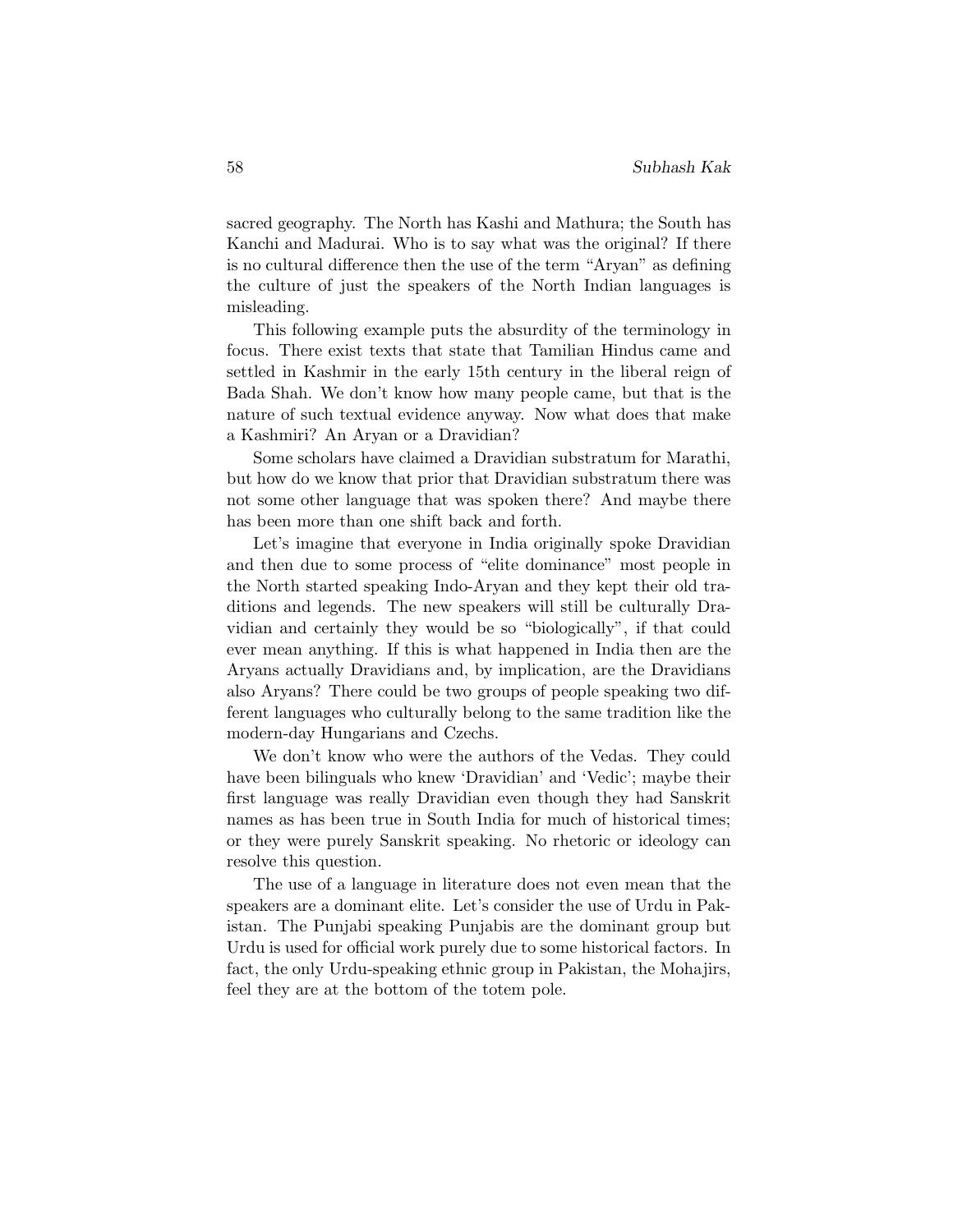*Yavanika, No 6, 1996* 59



Figure 2: Indo-European and Indic families. The Indic family has the sub-families of North Indian and Dravidian

The texts cannot reveal the ethnic background just as Indians in the US who have adopted American names cannot be identified as ethnically Indian from their writing. The lesson is that the term "Aryan", misused by so many different parties, should be retired from academic discourse.

## **Several kinds of families**

The Indian linguistic evidence requires the postulation of two kinds of classification. The first is the traditional Indian classification where the whole of India is a single linguistic area of what used to be traditionally called the Prakrit family. Linguists agree that based on certain structural relationships the North and the South Indian languages are closer than Sanskrit and Greek (Emeneau, 1980).

Second, we have a division between the North Indian languages that should really be called North Prakrit (called Indo-Aryan by the linguists) and the South Indian languages that may be called South Prakrit (or Dravidian) (Figure 2).

There is also the Indo-European family to which the North Prakrit languages belong. Likewise, Dravidian has been assumed to belong to a larger family of agglutinative languages.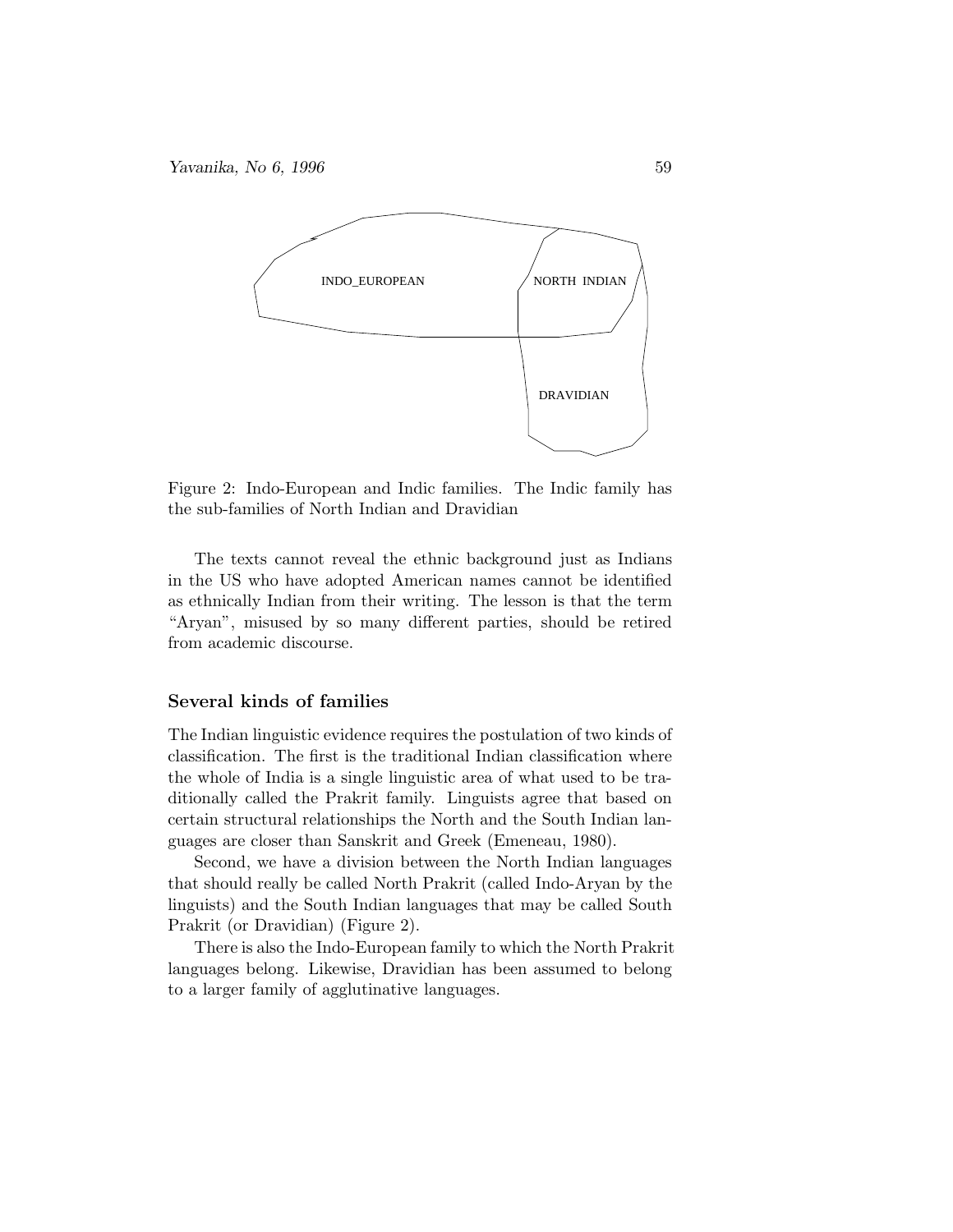This classification will allow us to get rid of the term Aryan in the classification of languages which is a good thing because of the racist connotation behind its 19th century use. Its further virtue is that it recognizes that language families cannot be exclusive systems and they should be perceived as overlapping circles that expand and shrink with time.

#### **Back to Ancient India**

Some Indologists driven by the old race paradigm have stood facts upside down to force them to fit their theory. We know that the internal evidence of the Indian texts shows that the Vedas precede the Puranas. But since the Puranic themes are shown in the iconography of the Harappan times (2600-1900 BC), the Puranic material is taken to precede the Vedas so that the Vedas could be placed in the second millennium BC.

I think the only logical resolution of all the archaeological and textual evidence is to assume that the Indic area became a single cultural area at least around 5000 BC. The Indian civilization was created by the speakers of many languages but the language of the earliest surviving literary expression was Vedic Sanskrit, that is itself connected to both the North and the South Prakrit languages.

This idea is supported not only by the internal evidence that shows that the Indic tradition from 7000 BC onwards is an indigenous affair, but also from the new analysis of ancient art (Kak, in press). For example, David Napier (in press) shows how the forehead markings of the Gorgon and the single-eye of the cyclops in Greek art are Indian elements. Although he suggests that this may have been a byproduct of the interaction with the Indian foot soldiers who fought for the Persian armies, he doesn't fail to mention the more likely possibility that the influence was through the 2nd millennium BC South Indian traders in Greece. This is supported by the fact that the name of the Mycenaean Greek city Tiryns — the place where the most ancient monuments of Greece are to be found— is the same as that of the most powerful Tamilian sea-faring people called the Tirayans.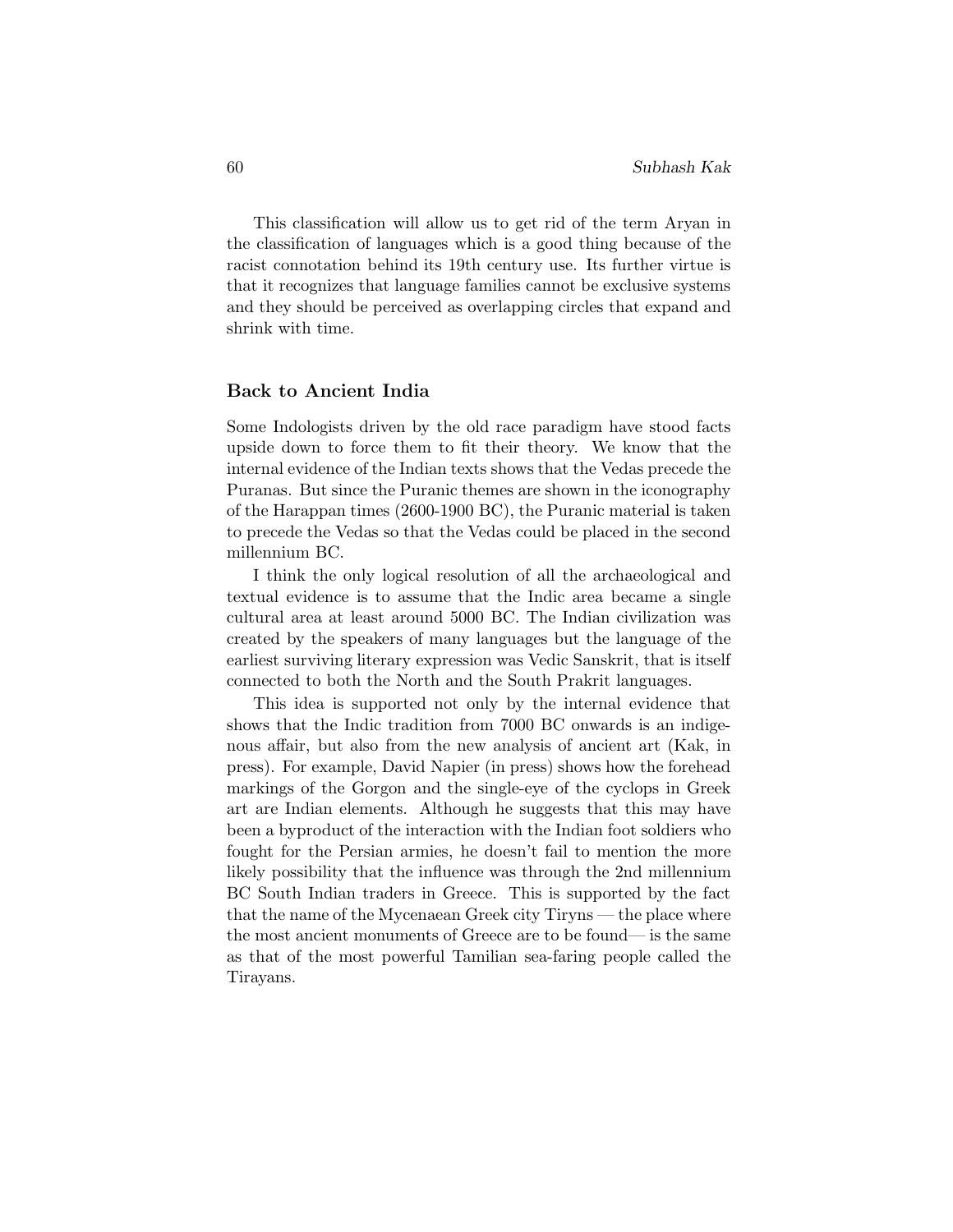## **Greece and India**

Since the 2nd millennium interaction between Greece and India is becoming clear only now, it is appropriate to ask if their languages were frozen into fixed categories wrongly by the 19th century historical linguists.

Consider the centum/satem divide in which Greek belongs to the centum group and the North Indian languages belong to the satem group. The old tree model is used to divide the PIE into these two sub-classes with the centum group representing the western branch and the satem group representing the eastern branch. The discovery of Tocharian as a centum language was seen as an example of heroic a movement of centum-speaking people from the west. But now the discovery of Bangani, a centum language in India itself has make the whole idea of a tree-like division suspect.

Consider also the question of our knowledge of the vocabulary of various languages. For some languages, this knowledge was primarily obtained in quick field-work done decades ago by scholars who were not native speakers. Could it be that they missed out on vital evidence?

Mallory (1989, page 114) informs us that the word  $**mori*$  "seems" originally to have meant swamp, marsh land or lake, rather than a large body of open water. [I]t is found only in European languages and not in Indo-Iranian other than Ossetic – an Iranian language contiguous to Europe although originating further to the east." This "fact" has lent itself to endless theorizing. But this "fact" is a result of incomplete surveys. The word  $m\ddot{a}r$ , a cognate, is a common Kashmiri term for a swamp or even a lake. We see this word in the formation of Kashyapmär from which the word Kashmir is derived. Even Kannada has a cognate.

Also, many Hindi speakers pronounce the word for "hundred" as  $sainkara$  rather than  $saikar\bar{a}$ , which the field studies tell us. Does that make Hindi a centum language?

Certain assumptions regarding provenance and chronology were used to devise the vocabulary of PIE. The assumptions regarding chronology were shown wrong by the discovery that the Regueda should be dated prior to at least 1900 BC.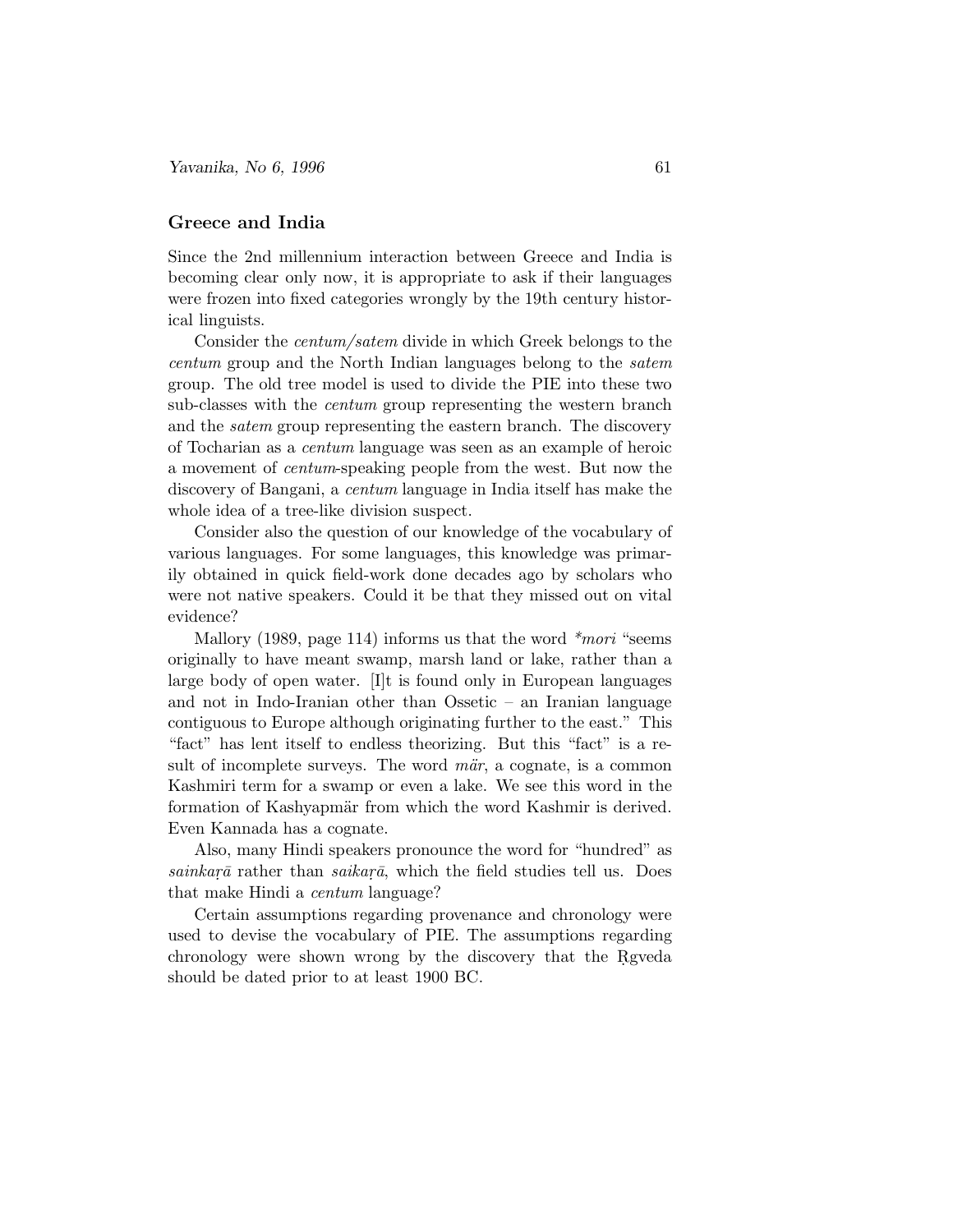## **Concluding Remarks**

The archaeological findings from India and the discovery of the astronomy of the Vedic period are fatal for the constructions of historical linguistics that arose in the 19th century and are still being followed in schoolbooks in India although textbooks in the West have begun to present the new picture. While the general language categories seem reasonable, the concept of overlapping families seems essential to obtain better conceptual clarity. The Indic family is an example of such overlapping families.

The breakdown of the old paradigm calls for considerable effort to create a new one to take its place. In particular, the emerging chronological framework can be used to examine the relationships between Sanskrit and other ancient Indo-European languages. Etymological dictionaries should be revised to take note of the antiquity of Vedic Sanskrit. If PIE did not exist, can we extrapolate from the earliest layer of Vedic Sanskrit for correlations with life in prehistoric Harappan India?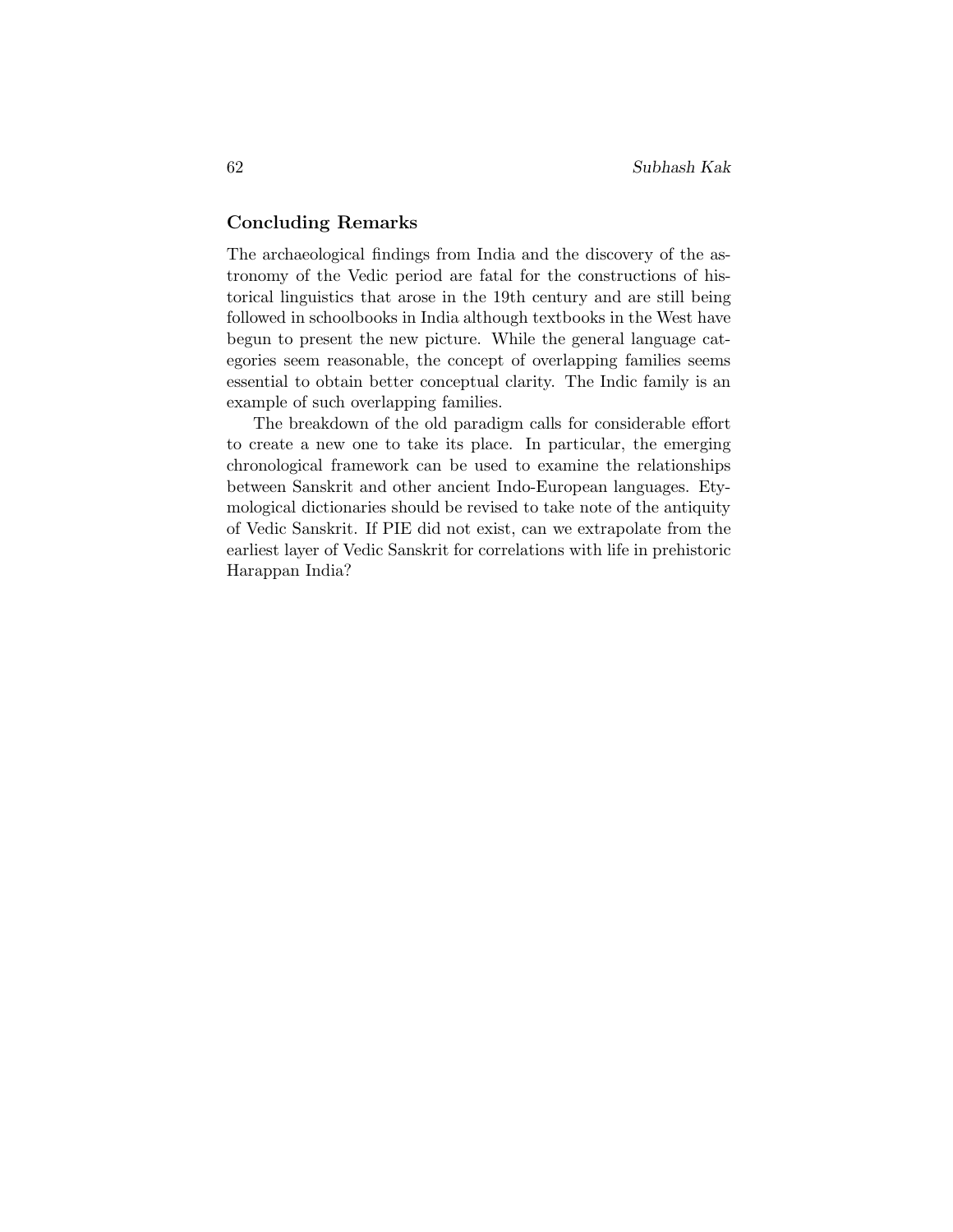## **Notes and References**

- Caldwell, R. 1875. A Comparative Grammar of the Dravidian Languages. 2nd edition. London.
- Emeneau, M.B. 1980. Language and Linguistic Area. Stanford University Press.
- Feuerstein, G. Kak, S. and Frawley, D. 1995. In Search of the Cradle of Civilization. Wheaton.
- Friedrich, P. 1970. Proto-Indo-European Trees. Chicago.
- Kak, S. 1994. On the classification of Indic languages. Annals of the Bhandarkar Oriental Institute, 75, 185-195.
- Kak, S. in press. Indic ideas in the Graeco-Roman world. Indian Historical Review, in press.
- Kramrisch, S. 1981. The Presence of Siva. Princeton University Press.
- Mallory, J.P. 1989. In Search of the Indo-Europeans. London: Thames and Hudson.
- Napier, D. in press. "Masks and metaphysics in the ancient world: an anthropological view." To be presented at the International Seminar on Mind, Man and Mask, Indira Gandhi National Centre for the Arts, New Delhi, Feb 24-28, 1998.
- Olender, M. 1992. The Languages of Paradise: Race, Religion, and Philology in the Nineteenth Century. Cambridge: Harvard University Press.
- Panikkar, R. 1977. The Vedic Experience. Berkeley.
- Renfrew, C. 1987. Archaeology and Language: The Puzzle of Indo-European Origins. London: Jonathan Cape.
- Robb, J. 1993. A social prehistory of European languages. Antiquity, 67, 747-760.